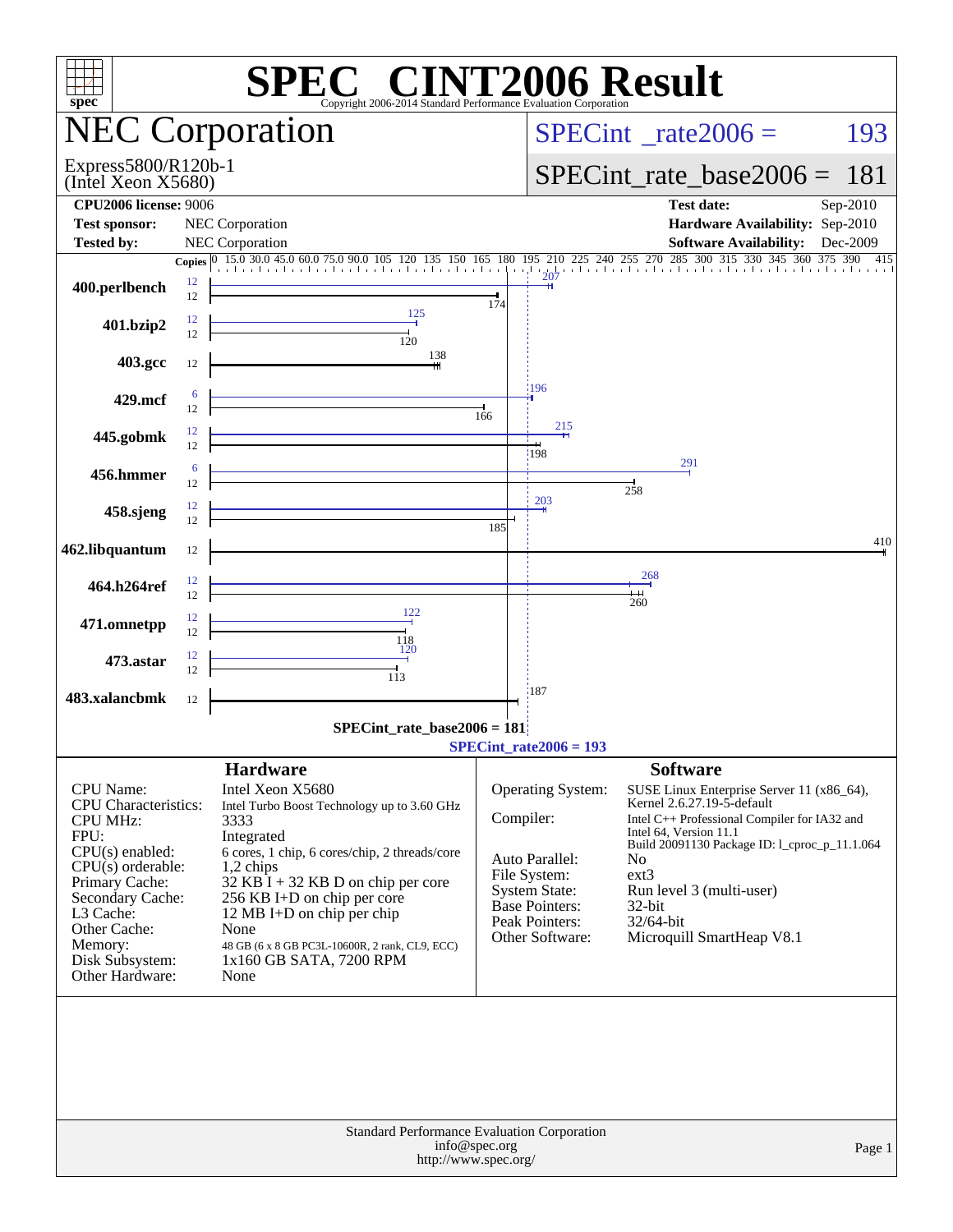

# NEC Corporation

(Intel Xeon X5680) Express5800/R120b-1 SPECint rate $2006 =$  193

#### [SPECint\\_rate\\_base2006 =](http://www.spec.org/auto/cpu2006/Docs/result-fields.html#SPECintratebase2006) 181

**[CPU2006 license:](http://www.spec.org/auto/cpu2006/Docs/result-fields.html#CPU2006license)** 9006 **[Test date:](http://www.spec.org/auto/cpu2006/Docs/result-fields.html#Testdate)** Sep-2010 **[Test sponsor:](http://www.spec.org/auto/cpu2006/Docs/result-fields.html#Testsponsor)** NEC Corporation **NEC Corporation [Hardware Availability:](http://www.spec.org/auto/cpu2006/Docs/result-fields.html#HardwareAvailability)** Sep-2010 **[Tested by:](http://www.spec.org/auto/cpu2006/Docs/result-fields.html#Testedby)** NEC Corporation **[Software Availability:](http://www.spec.org/auto/cpu2006/Docs/result-fields.html#SoftwareAvailability)** Dec-2009

#### **[Results Table](http://www.spec.org/auto/cpu2006/Docs/result-fields.html#ResultsTable)**

|                    | <b>Base</b>   |                |       |                                                                                                          |            |                |                  | <b>Peak</b>   |                |              |                |              |                |              |
|--------------------|---------------|----------------|-------|----------------------------------------------------------------------------------------------------------|------------|----------------|------------------|---------------|----------------|--------------|----------------|--------------|----------------|--------------|
| <b>Benchmark</b>   | <b>Copies</b> | <b>Seconds</b> | Ratio | <b>Seconds</b>                                                                                           | Ratio      | <b>Seconds</b> | Ratio            | <b>Copies</b> | <b>Seconds</b> | <b>Ratio</b> | <b>Seconds</b> | <b>Ratio</b> | <b>Seconds</b> | <b>Ratio</b> |
| 400.perlbench      | 12            | 670            | 175   | 673                                                                                                      | 174        | 674            | 174I             | 12            | 566            | 207          | 564            | 208          | 570            | 206          |
| 401.bzip2          | 12            | 961            | 121   | 962                                                                                                      | 120        | 962            | <b>120</b>       | 12            | 927            | 125          | 922            | 126          | 924            | <u>125</u>   |
| $403.\mathrm{gcc}$ | 12            | 693            | 139   | 699                                                                                                      | <b>138</b> | 711            | 136 <sup>I</sup> | 12            | 693            | 139          | 699            | 138          | 711            | 136          |
| $429$ .mcf         | 12            | 659            | 166   | 657                                                                                                      | 167        | 658            | 166              |               | 280            | 196          | 281            | 195          | 279            | 196          |
| $445$ .gobmk       | 12            | 636            | 198   | 629                                                                                                      | <b>200</b> | 636            | 198 <sup>1</sup> | 12            | 585            | 215          | 578            | 218          | 587            | 214          |
| 456.hmmer          | 12            | 435            | 257   | 434                                                                                                      | 258        | 435            | 258              | 6             | 192            | 292          | 192            | 291          | 192            | 291          |
| $458$ .sjeng       | 12            | 784            | 185   | 786                                                                                                      | 185        | 785            | <b>185</b>       | 12            | 712            | 204          | 717            | 203          | 717            | 203          |
| 462.libquantum     | 12            | 608            | 409   | 606                                                                                                      | 410        | 606            | 410              | 12            | 608            | 409          | 606            | 410          | 606            | <b>410</b>   |
| 464.h264ref        | 12            | 1010           | 263   | 1038                                                                                                     | 256        | 1020           | <b>260</b>       | 12            | 992            | 268          | 991            | 268          | 1041           | 255          |
| 471.omnetpp        | 12            | 633            | 118   | 632                                                                                                      | 119        | 633            | <b>118</b>       | 12            | 613            | 122          | 613            | 122          | 612            | 122          |
| $473$ . astar      | 12            | 741            | 114   | 747                                                                                                      | 113        | 743            | <b>113</b>       | 12            | 700            | 120          | 701            | 120          | 701            | 120          |
| 483.xalancbmk      | 12            | 442            | 187   | 443                                                                                                      | 187        | 443            | 187              | 12            | 442            | 187          | 443            | 187          | 443            | 187          |
|                    |               |                |       | Results appear in the order in which they were run. Bold underlined text indicates a median measurement. |            |                |                  |               |                |              |                |              |                |              |

#### **[Submit Notes](http://www.spec.org/auto/cpu2006/Docs/result-fields.html#SubmitNotes)**

The config file option 'submit' was used. numactl was used to bind copies to the cores

#### **[Operating System Notes](http://www.spec.org/auto/cpu2006/Docs/result-fields.html#OperatingSystemNotes)**

'ulimit -s unlimited' was used to set the stacksize to unlimited prior to run

#### **[Platform Notes](http://www.spec.org/auto/cpu2006/Docs/result-fields.html#PlatformNotes)**

 BIOS setting: Performance/Watt: Traditional Server Class: Custom Data Reuse Optimization: Disabled Memory Voltage: Normal

#### **[General Notes](http://www.spec.org/auto/cpu2006/Docs/result-fields.html#GeneralNotes)**

 The Express5800/R120b-1 and the Express5800/R120b-2 models are electronically equivalent. The results have been measured on the Express5800/R120b-1 model.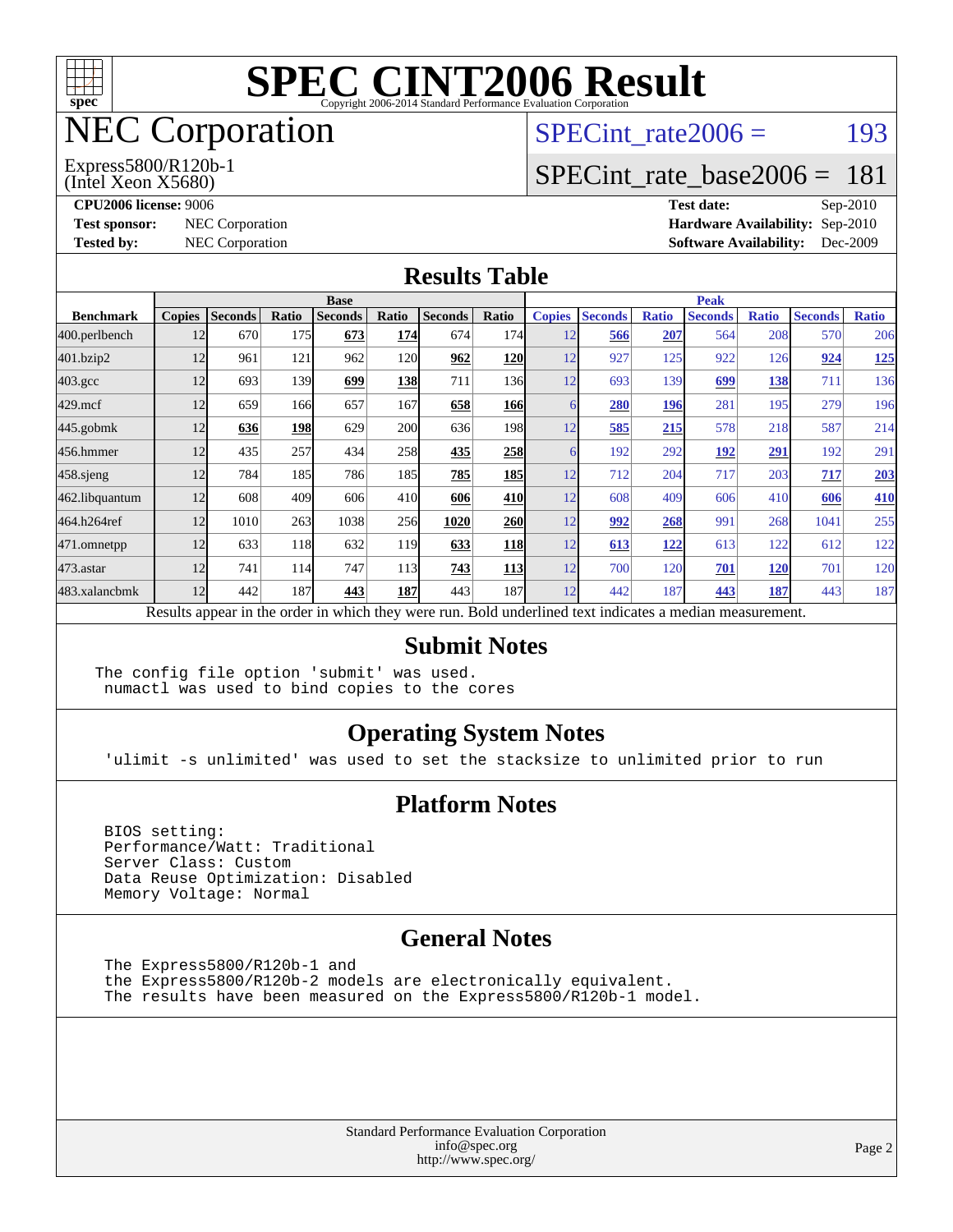

## NEC Corporation

Express5800/R120b-1

SPECint rate $2006 =$  193

[SPECint\\_rate\\_base2006 =](http://www.spec.org/auto/cpu2006/Docs/result-fields.html#SPECintratebase2006) 181

(Intel Xeon X5680)

**[Test sponsor:](http://www.spec.org/auto/cpu2006/Docs/result-fields.html#Testsponsor)** NEC Corporation **NEC Corporation [Hardware Availability:](http://www.spec.org/auto/cpu2006/Docs/result-fields.html#HardwareAvailability)** Sep-2010

**[CPU2006 license:](http://www.spec.org/auto/cpu2006/Docs/result-fields.html#CPU2006license)** 9006 **[Test date:](http://www.spec.org/auto/cpu2006/Docs/result-fields.html#Testdate)** Sep-2010 **[Tested by:](http://www.spec.org/auto/cpu2006/Docs/result-fields.html#Testedby)** NEC Corporation **[Software Availability:](http://www.spec.org/auto/cpu2006/Docs/result-fields.html#SoftwareAvailability)** Dec-2009

### **[Base Compiler Invocation](http://www.spec.org/auto/cpu2006/Docs/result-fields.html#BaseCompilerInvocation)**

[C benchmarks](http://www.spec.org/auto/cpu2006/Docs/result-fields.html#Cbenchmarks):  $\text{icc}$   $-\text{m32}$ 

[C++ benchmarks:](http://www.spec.org/auto/cpu2006/Docs/result-fields.html#CXXbenchmarks) [icpc -m32](http://www.spec.org/cpu2006/results/res2010q3/cpu2006-20100910-13165.flags.html#user_CXXbase_intel_icpc_32bit_4e5a5ef1a53fd332b3c49e69c3330699)

#### **[Base Portability Flags](http://www.spec.org/auto/cpu2006/Docs/result-fields.html#BasePortabilityFlags)**

 400.perlbench: [-DSPEC\\_CPU\\_LINUX\\_IA32](http://www.spec.org/cpu2006/results/res2010q3/cpu2006-20100910-13165.flags.html#b400.perlbench_baseCPORTABILITY_DSPEC_CPU_LINUX_IA32) 462.libquantum: [-DSPEC\\_CPU\\_LINUX](http://www.spec.org/cpu2006/results/res2010q3/cpu2006-20100910-13165.flags.html#b462.libquantum_baseCPORTABILITY_DSPEC_CPU_LINUX) 483.xalancbmk: [-DSPEC\\_CPU\\_LINUX](http://www.spec.org/cpu2006/results/res2010q3/cpu2006-20100910-13165.flags.html#b483.xalancbmk_baseCXXPORTABILITY_DSPEC_CPU_LINUX)

### **[Base Optimization Flags](http://www.spec.org/auto/cpu2006/Docs/result-fields.html#BaseOptimizationFlags)**

[C benchmarks](http://www.spec.org/auto/cpu2006/Docs/result-fields.html#Cbenchmarks):

[-xSSE4.2](http://www.spec.org/cpu2006/results/res2010q3/cpu2006-20100910-13165.flags.html#user_CCbase_f-xSSE42_f91528193cf0b216347adb8b939d4107) [-ipo](http://www.spec.org/cpu2006/results/res2010q3/cpu2006-20100910-13165.flags.html#user_CCbase_f-ipo) [-O3](http://www.spec.org/cpu2006/results/res2010q3/cpu2006-20100910-13165.flags.html#user_CCbase_f-O3) [-no-prec-div](http://www.spec.org/cpu2006/results/res2010q3/cpu2006-20100910-13165.flags.html#user_CCbase_f-no-prec-div) [-static](http://www.spec.org/cpu2006/results/res2010q3/cpu2006-20100910-13165.flags.html#user_CCbase_f-static) [-opt-prefetch](http://www.spec.org/cpu2006/results/res2010q3/cpu2006-20100910-13165.flags.html#user_CCbase_f-opt-prefetch)

[C++ benchmarks:](http://www.spec.org/auto/cpu2006/Docs/result-fields.html#CXXbenchmarks)

[-xSSE4.2](http://www.spec.org/cpu2006/results/res2010q3/cpu2006-20100910-13165.flags.html#user_CXXbase_f-xSSE42_f91528193cf0b216347adb8b939d4107) [-ipo](http://www.spec.org/cpu2006/results/res2010q3/cpu2006-20100910-13165.flags.html#user_CXXbase_f-ipo) [-O3](http://www.spec.org/cpu2006/results/res2010q3/cpu2006-20100910-13165.flags.html#user_CXXbase_f-O3) [-no-prec-div](http://www.spec.org/cpu2006/results/res2010q3/cpu2006-20100910-13165.flags.html#user_CXXbase_f-no-prec-div) [-opt-prefetch](http://www.spec.org/cpu2006/results/res2010q3/cpu2006-20100910-13165.flags.html#user_CXXbase_f-opt-prefetch) [-Wl,-z,muldefs](http://www.spec.org/cpu2006/results/res2010q3/cpu2006-20100910-13165.flags.html#user_CXXbase_link_force_multiple1_74079c344b956b9658436fd1b6dd3a8a) [-L/opt/SmartHeap\\_8.1/lib -lsmartheap](http://www.spec.org/cpu2006/results/res2010q3/cpu2006-20100910-13165.flags.html#user_CXXbase_SmartHeap_d5ba4dfc9de25d3c657c7de7476e66c5)

#### **[Base Other Flags](http://www.spec.org/auto/cpu2006/Docs/result-fields.html#BaseOtherFlags)**

[C benchmarks](http://www.spec.org/auto/cpu2006/Docs/result-fields.html#Cbenchmarks):

403.gcc: [-Dalloca=\\_alloca](http://www.spec.org/cpu2006/results/res2010q3/cpu2006-20100910-13165.flags.html#b403.gcc_baseEXTRA_CFLAGS_Dalloca_be3056838c12de2578596ca5467af7f3)

### **[Peak Compiler Invocation](http://www.spec.org/auto/cpu2006/Docs/result-fields.html#PeakCompilerInvocation)**

[C benchmarks \(except as noted below\)](http://www.spec.org/auto/cpu2006/Docs/result-fields.html#Cbenchmarksexceptasnotedbelow): [icc -m32](http://www.spec.org/cpu2006/results/res2010q3/cpu2006-20100910-13165.flags.html#user_CCpeak_intel_icc_32bit_5ff4a39e364c98233615fdd38438c6f2)

401.bzip2: [icc -m64](http://www.spec.org/cpu2006/results/res2010q3/cpu2006-20100910-13165.flags.html#user_peakCCLD401_bzip2_intel_icc_64bit_bda6cc9af1fdbb0edc3795bac97ada53)

456.hmmer: [icc -m64](http://www.spec.org/cpu2006/results/res2010q3/cpu2006-20100910-13165.flags.html#user_peakCCLD456_hmmer_intel_icc_64bit_bda6cc9af1fdbb0edc3795bac97ada53)

458.sjeng: [icc -m64](http://www.spec.org/cpu2006/results/res2010q3/cpu2006-20100910-13165.flags.html#user_peakCCLD458_sjeng_intel_icc_64bit_bda6cc9af1fdbb0edc3795bac97ada53)

[C++ benchmarks \(except as noted below\):](http://www.spec.org/auto/cpu2006/Docs/result-fields.html#CXXbenchmarksexceptasnotedbelow) [icpc -m32](http://www.spec.org/cpu2006/results/res2010q3/cpu2006-20100910-13165.flags.html#user_CXXpeak_intel_icpc_32bit_4e5a5ef1a53fd332b3c49e69c3330699)

Continued on next page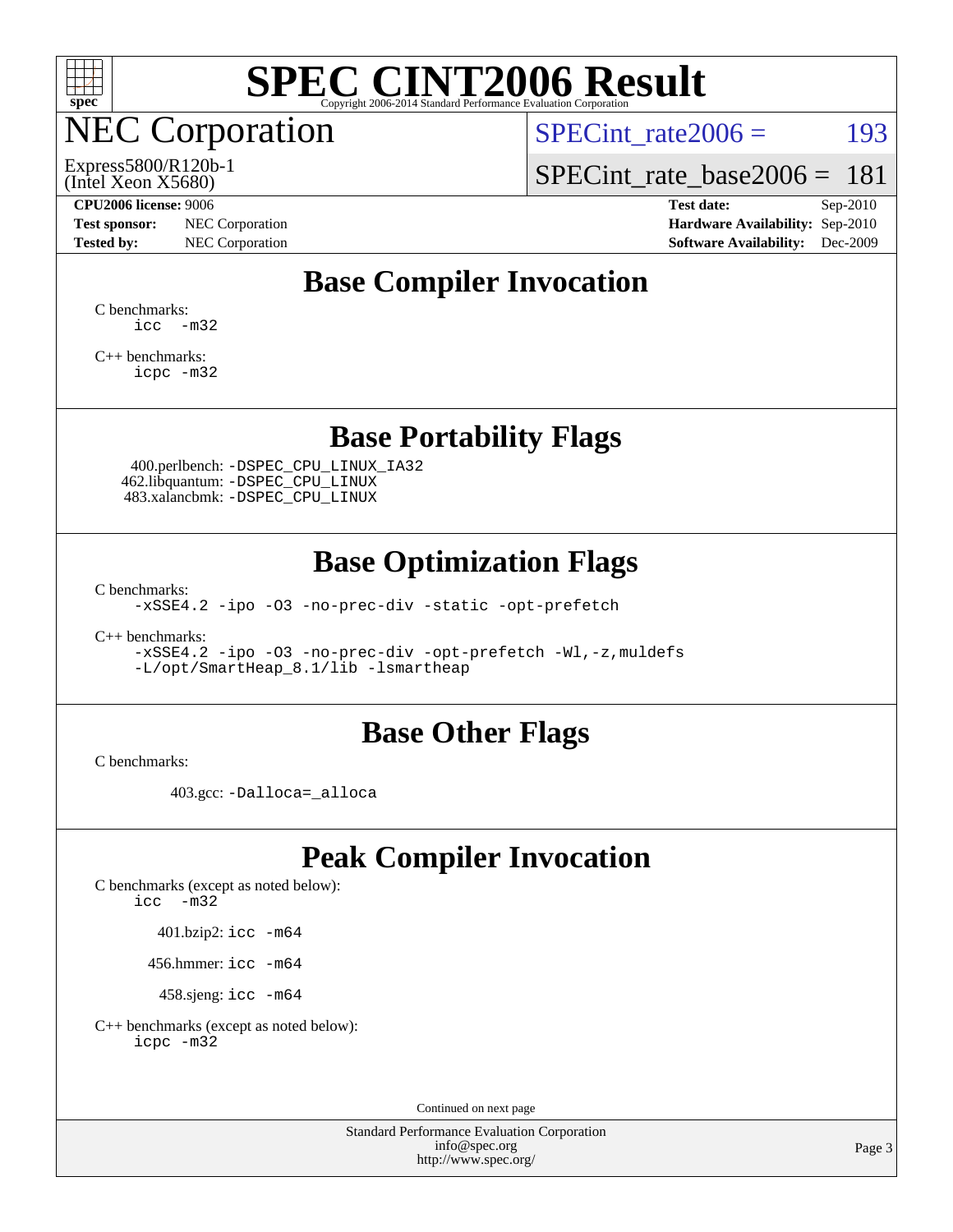

**EC Corporation** 

SPECint rate $2006 =$  193

(Intel Xeon X5680) Express5800/R120b-1 SPECint rate base2006 =  $181$ 

**[CPU2006 license:](http://www.spec.org/auto/cpu2006/Docs/result-fields.html#CPU2006license)** 9006 **[Test date:](http://www.spec.org/auto/cpu2006/Docs/result-fields.html#Testdate)** Sep-2010 **[Test sponsor:](http://www.spec.org/auto/cpu2006/Docs/result-fields.html#Testsponsor)** NEC Corporation **NEC Corporation [Hardware Availability:](http://www.spec.org/auto/cpu2006/Docs/result-fields.html#HardwareAvailability)** Sep-2010 **[Tested by:](http://www.spec.org/auto/cpu2006/Docs/result-fields.html#Testedby)** NEC Corporation **[Software Availability:](http://www.spec.org/auto/cpu2006/Docs/result-fields.html#SoftwareAvailability)** Dec-2009

## **[Peak Compiler Invocation \(Continued\)](http://www.spec.org/auto/cpu2006/Docs/result-fields.html#PeakCompilerInvocation)**

473.astar: [icpc -m64](http://www.spec.org/cpu2006/results/res2010q3/cpu2006-20100910-13165.flags.html#user_peakCXXLD473_astar_intel_icpc_64bit_fc66a5337ce925472a5c54ad6a0de310)

## **[Peak Portability Flags](http://www.spec.org/auto/cpu2006/Docs/result-fields.html#PeakPortabilityFlags)**

400.perlbench: [-DSPEC\\_CPU\\_LINUX\\_IA32](http://www.spec.org/cpu2006/results/res2010q3/cpu2006-20100910-13165.flags.html#b400.perlbench_peakCPORTABILITY_DSPEC_CPU_LINUX_IA32)

 401.bzip2: [-DSPEC\\_CPU\\_LP64](http://www.spec.org/cpu2006/results/res2010q3/cpu2006-20100910-13165.flags.html#suite_peakCPORTABILITY401_bzip2_DSPEC_CPU_LP64) 456.hmmer: [-DSPEC\\_CPU\\_LP64](http://www.spec.org/cpu2006/results/res2010q3/cpu2006-20100910-13165.flags.html#suite_peakCPORTABILITY456_hmmer_DSPEC_CPU_LP64) 458.sjeng: [-DSPEC\\_CPU\\_LP64](http://www.spec.org/cpu2006/results/res2010q3/cpu2006-20100910-13165.flags.html#suite_peakCPORTABILITY458_sjeng_DSPEC_CPU_LP64) 462.libquantum: [-DSPEC\\_CPU\\_LINUX](http://www.spec.org/cpu2006/results/res2010q3/cpu2006-20100910-13165.flags.html#b462.libquantum_peakCPORTABILITY_DSPEC_CPU_LINUX) 473.astar: [-DSPEC\\_CPU\\_LP64](http://www.spec.org/cpu2006/results/res2010q3/cpu2006-20100910-13165.flags.html#suite_peakCXXPORTABILITY473_astar_DSPEC_CPU_LP64) 483.xalancbmk: [-DSPEC\\_CPU\\_LINUX](http://www.spec.org/cpu2006/results/res2010q3/cpu2006-20100910-13165.flags.html#b483.xalancbmk_peakCXXPORTABILITY_DSPEC_CPU_LINUX)

## **[Peak Optimization Flags](http://www.spec.org/auto/cpu2006/Docs/result-fields.html#PeakOptimizationFlags)**

[C benchmarks](http://www.spec.org/auto/cpu2006/Docs/result-fields.html#Cbenchmarks):

 400.perlbench: [-xSSE4.2](http://www.spec.org/cpu2006/results/res2010q3/cpu2006-20100910-13165.flags.html#user_peakPASS2_CFLAGSPASS2_LDCFLAGS400_perlbench_f-xSSE42_f91528193cf0b216347adb8b939d4107)(pass 2) [-prof-gen](http://www.spec.org/cpu2006/results/res2010q3/cpu2006-20100910-13165.flags.html#user_peakPASS1_CFLAGSPASS1_LDCFLAGS400_perlbench_prof_gen_e43856698f6ca7b7e442dfd80e94a8fc)(pass 1) [-ipo](http://www.spec.org/cpu2006/results/res2010q3/cpu2006-20100910-13165.flags.html#user_peakPASS2_CFLAGSPASS2_LDCFLAGS400_perlbench_f-ipo)(pass 2) [-O3](http://www.spec.org/cpu2006/results/res2010q3/cpu2006-20100910-13165.flags.html#user_peakPASS2_CFLAGSPASS2_LDCFLAGS400_perlbench_f-O3)(pass 2) [-no-prec-div](http://www.spec.org/cpu2006/results/res2010q3/cpu2006-20100910-13165.flags.html#user_peakPASS2_CFLAGSPASS2_LDCFLAGS400_perlbench_f-no-prec-div)(pass 2) [-static](http://www.spec.org/cpu2006/results/res2010q3/cpu2006-20100910-13165.flags.html#user_peakPASS2_CFLAGSPASS2_LDCFLAGS400_perlbench_f-static)(pass 2) [-prof-use](http://www.spec.org/cpu2006/results/res2010q3/cpu2006-20100910-13165.flags.html#user_peakPASS2_CFLAGSPASS2_LDCFLAGS400_perlbench_prof_use_bccf7792157ff70d64e32fe3e1250b55)(pass 2) [-ansi-alias](http://www.spec.org/cpu2006/results/res2010q3/cpu2006-20100910-13165.flags.html#user_peakCOPTIMIZE400_perlbench_f-ansi-alias)

 401.bzip2: [-xSSE4.2](http://www.spec.org/cpu2006/results/res2010q3/cpu2006-20100910-13165.flags.html#user_peakPASS2_CFLAGSPASS2_LDCFLAGS401_bzip2_f-xSSE42_f91528193cf0b216347adb8b939d4107)(pass 2) [-prof-gen](http://www.spec.org/cpu2006/results/res2010q3/cpu2006-20100910-13165.flags.html#user_peakPASS1_CFLAGSPASS1_LDCFLAGS401_bzip2_prof_gen_e43856698f6ca7b7e442dfd80e94a8fc)(pass 1) [-ipo](http://www.spec.org/cpu2006/results/res2010q3/cpu2006-20100910-13165.flags.html#user_peakPASS2_CFLAGSPASS2_LDCFLAGS401_bzip2_f-ipo)(pass 2) [-O3](http://www.spec.org/cpu2006/results/res2010q3/cpu2006-20100910-13165.flags.html#user_peakPASS2_CFLAGSPASS2_LDCFLAGS401_bzip2_f-O3)(pass 2) [-no-prec-div](http://www.spec.org/cpu2006/results/res2010q3/cpu2006-20100910-13165.flags.html#user_peakPASS2_CFLAGSPASS2_LDCFLAGS401_bzip2_f-no-prec-div)(pass 2) [-static](http://www.spec.org/cpu2006/results/res2010q3/cpu2006-20100910-13165.flags.html#user_peakPASS2_CFLAGSPASS2_LDCFLAGS401_bzip2_f-static)(pass 2) [-prof-use](http://www.spec.org/cpu2006/results/res2010q3/cpu2006-20100910-13165.flags.html#user_peakPASS2_CFLAGSPASS2_LDCFLAGS401_bzip2_prof_use_bccf7792157ff70d64e32fe3e1250b55)(pass 2) [-opt-prefetch](http://www.spec.org/cpu2006/results/res2010q3/cpu2006-20100910-13165.flags.html#user_peakCOPTIMIZE401_bzip2_f-opt-prefetch) [-ansi-alias](http://www.spec.org/cpu2006/results/res2010q3/cpu2006-20100910-13165.flags.html#user_peakCOPTIMIZE401_bzip2_f-ansi-alias) [-auto-ilp32](http://www.spec.org/cpu2006/results/res2010q3/cpu2006-20100910-13165.flags.html#user_peakCOPTIMIZE401_bzip2_f-auto-ilp32)

 $403.\text{gcc: basepeak}$  = yes

429.mcf: [-xSSE4.2](http://www.spec.org/cpu2006/results/res2010q3/cpu2006-20100910-13165.flags.html#user_peakCOPTIMIZE429_mcf_f-xSSE42_f91528193cf0b216347adb8b939d4107) [-ipo](http://www.spec.org/cpu2006/results/res2010q3/cpu2006-20100910-13165.flags.html#user_peakCOPTIMIZE429_mcf_f-ipo) [-O3](http://www.spec.org/cpu2006/results/res2010q3/cpu2006-20100910-13165.flags.html#user_peakCOPTIMIZE429_mcf_f-O3) [-no-prec-div](http://www.spec.org/cpu2006/results/res2010q3/cpu2006-20100910-13165.flags.html#user_peakCOPTIMIZE429_mcf_f-no-prec-div) [-static](http://www.spec.org/cpu2006/results/res2010q3/cpu2006-20100910-13165.flags.html#user_peakCOPTIMIZE429_mcf_f-static) [-opt-prefetch](http://www.spec.org/cpu2006/results/res2010q3/cpu2006-20100910-13165.flags.html#user_peakCOPTIMIZE429_mcf_f-opt-prefetch)

 445.gobmk: [-xSSE4.2](http://www.spec.org/cpu2006/results/res2010q3/cpu2006-20100910-13165.flags.html#user_peakPASS2_CFLAGSPASS2_LDCFLAGS445_gobmk_f-xSSE42_f91528193cf0b216347adb8b939d4107)(pass 2) [-prof-gen](http://www.spec.org/cpu2006/results/res2010q3/cpu2006-20100910-13165.flags.html#user_peakPASS1_CFLAGSPASS1_LDCFLAGS445_gobmk_prof_gen_e43856698f6ca7b7e442dfd80e94a8fc)(pass 1) [-prof-use](http://www.spec.org/cpu2006/results/res2010q3/cpu2006-20100910-13165.flags.html#user_peakPASS2_CFLAGSPASS2_LDCFLAGS445_gobmk_prof_use_bccf7792157ff70d64e32fe3e1250b55)(pass 2) [-O2](http://www.spec.org/cpu2006/results/res2010q3/cpu2006-20100910-13165.flags.html#user_peakCOPTIMIZE445_gobmk_f-O2) [-ipo](http://www.spec.org/cpu2006/results/res2010q3/cpu2006-20100910-13165.flags.html#user_peakCOPTIMIZE445_gobmk_f-ipo) [-no-prec-div](http://www.spec.org/cpu2006/results/res2010q3/cpu2006-20100910-13165.flags.html#user_peakCOPTIMIZE445_gobmk_f-no-prec-div) [-ansi-alias](http://www.spec.org/cpu2006/results/res2010q3/cpu2006-20100910-13165.flags.html#user_peakCOPTIMIZE445_gobmk_f-ansi-alias)

 456.hmmer: [-xSSE4.2](http://www.spec.org/cpu2006/results/res2010q3/cpu2006-20100910-13165.flags.html#user_peakCOPTIMIZE456_hmmer_f-xSSE42_f91528193cf0b216347adb8b939d4107) [-ipo](http://www.spec.org/cpu2006/results/res2010q3/cpu2006-20100910-13165.flags.html#user_peakCOPTIMIZE456_hmmer_f-ipo) [-O3](http://www.spec.org/cpu2006/results/res2010q3/cpu2006-20100910-13165.flags.html#user_peakCOPTIMIZE456_hmmer_f-O3) [-no-prec-div](http://www.spec.org/cpu2006/results/res2010q3/cpu2006-20100910-13165.flags.html#user_peakCOPTIMIZE456_hmmer_f-no-prec-div) [-static](http://www.spec.org/cpu2006/results/res2010q3/cpu2006-20100910-13165.flags.html#user_peakCOPTIMIZE456_hmmer_f-static) [-unroll2](http://www.spec.org/cpu2006/results/res2010q3/cpu2006-20100910-13165.flags.html#user_peakCOPTIMIZE456_hmmer_f-unroll_784dae83bebfb236979b41d2422d7ec2) [-ansi-alias](http://www.spec.org/cpu2006/results/res2010q3/cpu2006-20100910-13165.flags.html#user_peakCOPTIMIZE456_hmmer_f-ansi-alias) [-auto-ilp32](http://www.spec.org/cpu2006/results/res2010q3/cpu2006-20100910-13165.flags.html#user_peakCOPTIMIZE456_hmmer_f-auto-ilp32)

 458.sjeng: [-xSSE4.2](http://www.spec.org/cpu2006/results/res2010q3/cpu2006-20100910-13165.flags.html#user_peakPASS2_CFLAGSPASS2_LDCFLAGS458_sjeng_f-xSSE42_f91528193cf0b216347adb8b939d4107)(pass 2) [-prof-gen](http://www.spec.org/cpu2006/results/res2010q3/cpu2006-20100910-13165.flags.html#user_peakPASS1_CFLAGSPASS1_LDCFLAGS458_sjeng_prof_gen_e43856698f6ca7b7e442dfd80e94a8fc)(pass 1) [-ipo](http://www.spec.org/cpu2006/results/res2010q3/cpu2006-20100910-13165.flags.html#user_peakPASS2_CFLAGSPASS2_LDCFLAGS458_sjeng_f-ipo)(pass 2) [-O3](http://www.spec.org/cpu2006/results/res2010q3/cpu2006-20100910-13165.flags.html#user_peakPASS2_CFLAGSPASS2_LDCFLAGS458_sjeng_f-O3)(pass 2) [-no-prec-div](http://www.spec.org/cpu2006/results/res2010q3/cpu2006-20100910-13165.flags.html#user_peakPASS2_CFLAGSPASS2_LDCFLAGS458_sjeng_f-no-prec-div)(pass 2) [-static](http://www.spec.org/cpu2006/results/res2010q3/cpu2006-20100910-13165.flags.html#user_peakPASS2_CFLAGSPASS2_LDCFLAGS458_sjeng_f-static)(pass 2) [-prof-use](http://www.spec.org/cpu2006/results/res2010q3/cpu2006-20100910-13165.flags.html#user_peakPASS2_CFLAGSPASS2_LDCFLAGS458_sjeng_prof_use_bccf7792157ff70d64e32fe3e1250b55)(pass 2) [-unroll4](http://www.spec.org/cpu2006/results/res2010q3/cpu2006-20100910-13165.flags.html#user_peakCOPTIMIZE458_sjeng_f-unroll_4e5e4ed65b7fd20bdcd365bec371b81f) [-auto-ilp32](http://www.spec.org/cpu2006/results/res2010q3/cpu2006-20100910-13165.flags.html#user_peakCOPTIMIZE458_sjeng_f-auto-ilp32)

 $462$ .libquantum: basepeak = yes

 464.h264ref: [-xSSE4.2](http://www.spec.org/cpu2006/results/res2010q3/cpu2006-20100910-13165.flags.html#user_peakPASS2_CFLAGSPASS2_LDCFLAGS464_h264ref_f-xSSE42_f91528193cf0b216347adb8b939d4107)(pass 2) [-prof-gen](http://www.spec.org/cpu2006/results/res2010q3/cpu2006-20100910-13165.flags.html#user_peakPASS1_CFLAGSPASS1_LDCFLAGS464_h264ref_prof_gen_e43856698f6ca7b7e442dfd80e94a8fc)(pass 1) [-ipo](http://www.spec.org/cpu2006/results/res2010q3/cpu2006-20100910-13165.flags.html#user_peakPASS2_CFLAGSPASS2_LDCFLAGS464_h264ref_f-ipo)(pass 2) [-O3](http://www.spec.org/cpu2006/results/res2010q3/cpu2006-20100910-13165.flags.html#user_peakPASS2_CFLAGSPASS2_LDCFLAGS464_h264ref_f-O3)(pass 2) [-no-prec-div](http://www.spec.org/cpu2006/results/res2010q3/cpu2006-20100910-13165.flags.html#user_peakPASS2_CFLAGSPASS2_LDCFLAGS464_h264ref_f-no-prec-div)(pass 2) [-static](http://www.spec.org/cpu2006/results/res2010q3/cpu2006-20100910-13165.flags.html#user_peakPASS2_CFLAGSPASS2_LDCFLAGS464_h264ref_f-static)(pass 2) [-prof-use](http://www.spec.org/cpu2006/results/res2010q3/cpu2006-20100910-13165.flags.html#user_peakPASS2_CFLAGSPASS2_LDCFLAGS464_h264ref_prof_use_bccf7792157ff70d64e32fe3e1250b55)(pass 2) [-unroll2](http://www.spec.org/cpu2006/results/res2010q3/cpu2006-20100910-13165.flags.html#user_peakCOPTIMIZE464_h264ref_f-unroll_784dae83bebfb236979b41d2422d7ec2) [-ansi-alias](http://www.spec.org/cpu2006/results/res2010q3/cpu2006-20100910-13165.flags.html#user_peakCOPTIMIZE464_h264ref_f-ansi-alias)

[C++ benchmarks:](http://www.spec.org/auto/cpu2006/Docs/result-fields.html#CXXbenchmarks)

Continued on next page